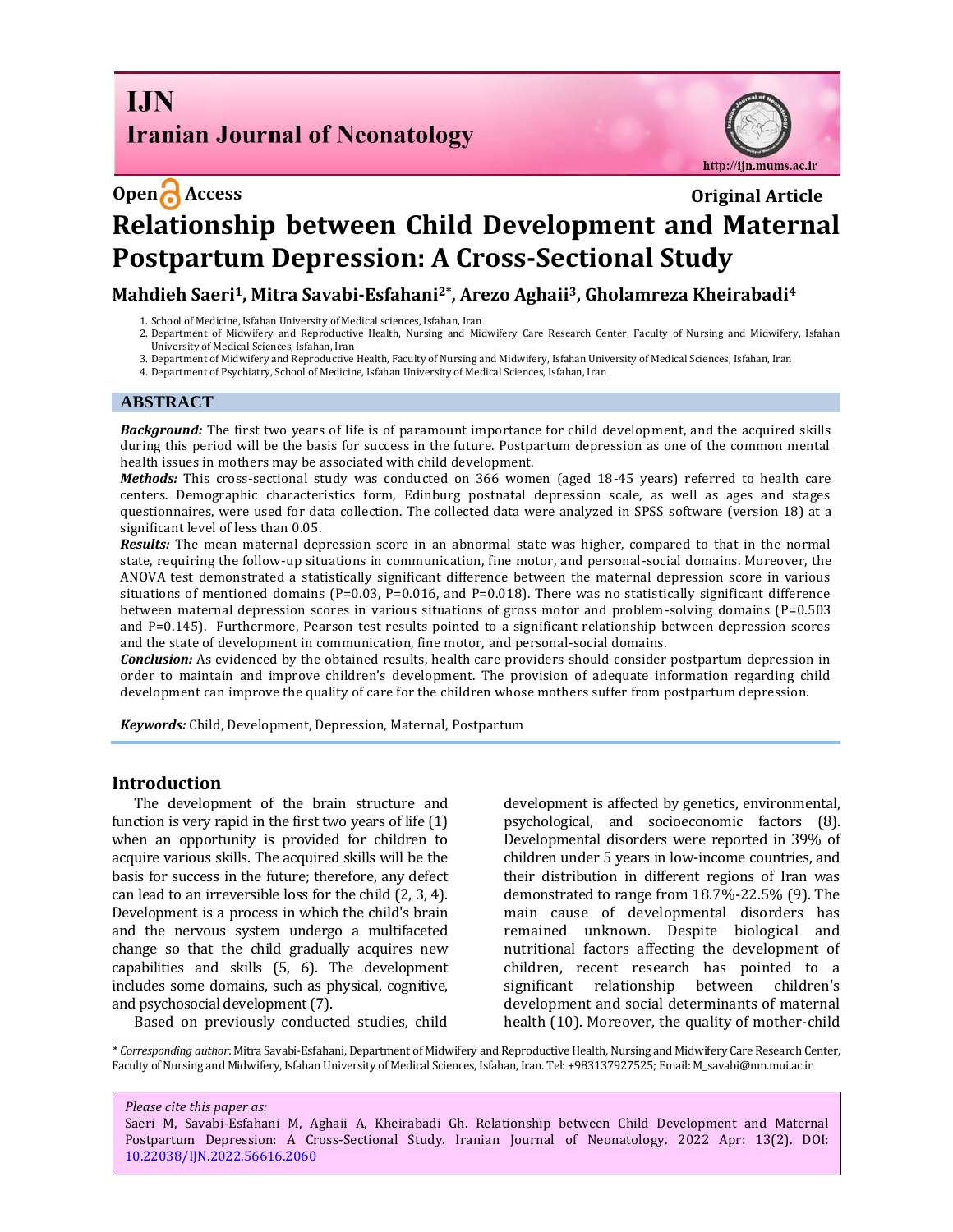interaction can affect child development (11) and help brain development (12). Several studies revealed the role of mothers in the facilitation of children's social-emotional development (13), language and literacy skills (14), as well as cognitive development (15).

Maternal health, especially mental health, is considered a basis for children's health (16). In this regard, one of the most common problems that can involve maternal health is postpartum depression with incidence rates of 13% and 34% in developed and developing countries, respectively (17, 18). The data indicated that the postpartum depression is 25%-39% in Iran; moreover, severe cases of this disease may persist until two years after childbirth (19).

Postpartum depression reduces a mother's ability to support child (20), mother-child involvement, sensitivity, and conditional responsiveness (21). Depressed mothers are incapable of appropriate interaction with their children. They show less affection and spend less time to play with their children (22, 23). Mothers with postpartum depression do not have a good mother-child bonding and respond less to child signals (24). Therefore, the children of depressed mothers have lower stimuli and experience improper interaction which can have a negative impact on their development (22, 25).

Ali et al. in Pakistan claimed that postpartum anxiety and depression influenced mental, social, emotional, linguistic, cognitive, and motor development (26). Nonetheless, other studies revealed that postpartum depression had no effect on the cognitive, psychological, and motor development of the child (27, 28).

It should be considered that providing adequate information regarding children's development can improve the health care of the children whose mothers suffer from such problems as postpartum depression. According to research conducted in this regard, as well as the importance of maintaining and promoting the physical and mental health of mothers and children (19), the researchers in the present study strived to carry out research in this field. Therefore, this research aimed to investigate the relationship between postpartum depression and child development in the first two years of life.

# **Methods**

#### *Study design and population*

Isfahan is divided into four areas: west, east, north, and south. The health care centers which are located in all areas provide such care practices as monitoring growth and child development to mothers and children. It has been reported that 11.8% of children had developmental disorders in the city (9, 29). This cross-sectional study was conducted on 366 mothers who were referred to health care centers. The study population included all mothers (aged 18-45 years) whose children were maintained in health care centers.

### *Inclusion and exclusion criteria*

The inclusion criteria for the mothers were no history of infertility, addiction, chronic diseases, and experience of severe stress during the past six months. Mothers' stress was assessed using the Holmes-Rahe scale, and a score of less than 150 was regarded (30) as the inclusion for the study. Moreover, in this study, term and single delivery, birth weight of 2500-4000 g, lack of intrauterine growth restriction (IUGR), not being a step-child, and lack of specific disease history were considered the inclusion criteria of the study for children.

The sample size was calculated at 366 subjects based on the following equation:

N= (Z1+ Z2)2 (1-r 2) / r 2 +2

We considered Z1 value for a confidence interval of 99%=2.58 and P=0.5. When we assumed power of test=90 %, Z2 was determined to be equal to 1.87. The Correlation coefficient (r) was considered at least 0.2.

#### *Methods*

The health centers were randomly selected from all health centers in different areas of Isfahan using the lottery method. Therefore, each health center was assigned a number; thereafter, numbers were randomly drawn from the box. The samples were mothers who were referred to health centers in order to receive care for themselves and their children.

#### *Instruments*

In this study, three questionnaires of sociodemographic characteristics of the mothers, the Edinburg postnatal depression scale (EPDS), as well as the ages and stages questionnaire (ASQ), were used. The Edinburg postnatal depression scale contains 10 items which are rated on a fourpoint Likert scale, ranging from 0 to 3(0= not at all,  $1=$  not very often,  $2=$  most of the time, and  $3=$ all the time). The items 3 and 5 to 10 are reversely scored. The total score is calculated by the addition of all scores. A score of more than 12 indicates postnatal depression (27).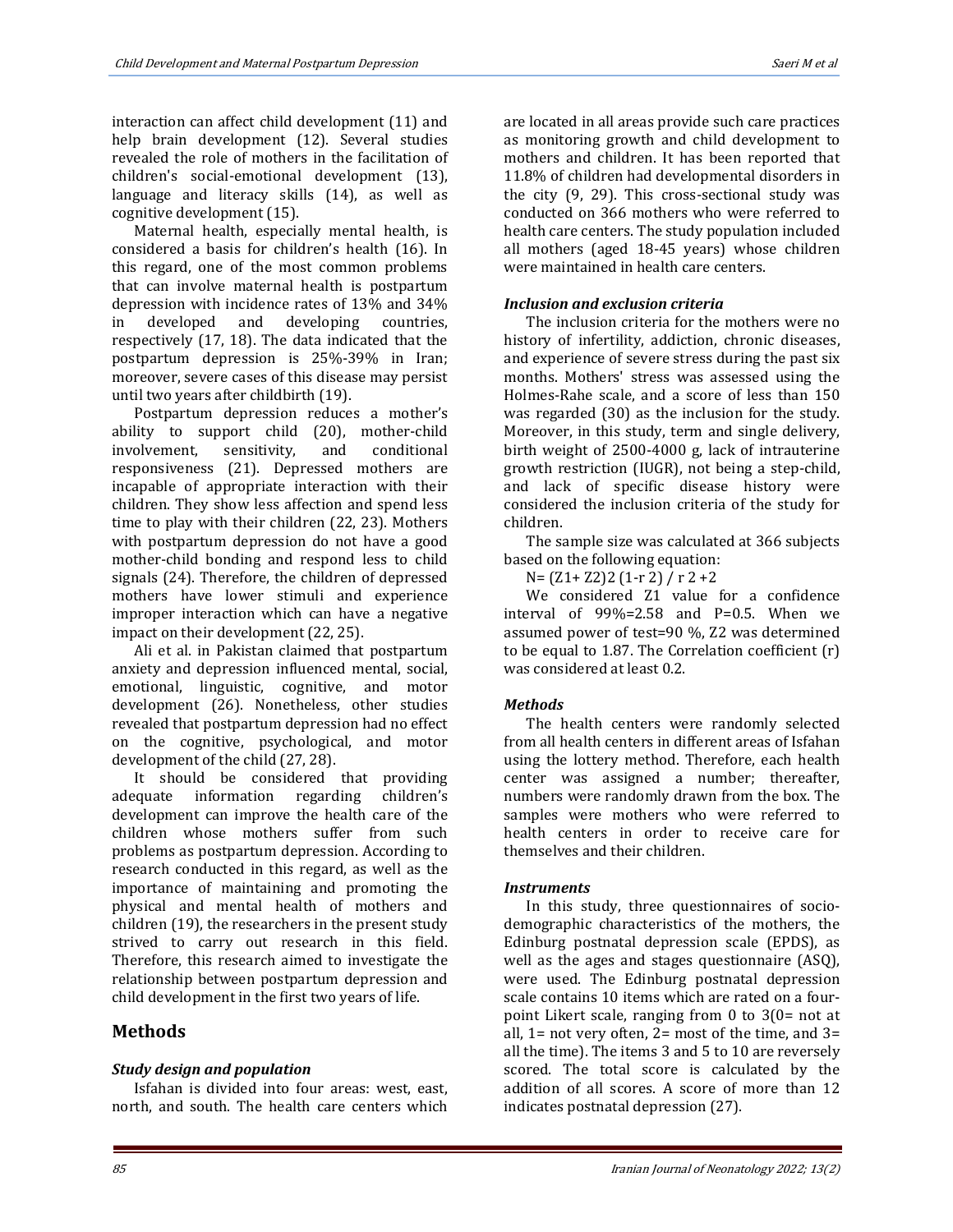On the other hand, ASQ was used to assess the development of children. This questionnaire is relatively simple and completed by parents or caregivers. The ASQ contains 19 questionnaires for 19 different age groups. Each questionnaire consists of 30 items arranged from easier activities to more difficult ones (7). Five domains of development are assessed by ASQ (communication, gross motor, fine motor, personal-social, and problem-solving), along with a public or general section (21). There is a set of 6 items for each domain. The mothers are asked to respond to the items by considering their child's performance. The responses to the items are included yes, sometimes, and not yet with point values of 10, 5, and 0, respectively. Cut-off points determine whether children are at risk and should be referred for more follow-up and evaluation or children are recognized within a normal developmental (7, 27).

#### *Measuring tools: validity and reliability*

In total, the Iranian version of the Edinburgh questionnaire was investigated by researchers. The validity and reliability of EPDS in Iran were acceptable. The assessment of validity using known groups revealed reasonable results. The Cronbach's alpha and intraclass correlation coefficients in test-retest were reported as 0.83 and 0.80, respectively (31).

The ASQ national version was standardized and confirmed as a valid and reliable tool. The sensitivity and specificity of ASQ were obtained at 72% and 86% (27). To determine the content validity of the socio-demographic questionnaire after studying the related books and papers, the questionnaire was evaluated and confirmed by 15 faculty members of Isfahan University of Medical Sciences.

#### *Ethical consideration*

The present article was extracted from a research project approved by the Research Deputy and Ethics Committee of Isfahan University of Medical science (code: 291179). The participation of mothers was voluntary and based on informed consent.

#### *Data Analyses*

We used descriptive statistical analysis (mean, standard division, and frequency distribution) and other statistical methods (ANOVA test and Pearson's correlation). Ultimately, the collected data were analyzed in SPSS software (version 18). A p-value less than 0.05 was considered statistically significant.

#### **Results**

In terms of socio-demographic characteristics, the results showed that the mean age of mothers was 27.67 years, and the majority of them (49.2%) had a diploma. Furthermore, 93.2% of subjects were housewives. The delivery mode was a cesarean section in 66% of mothers and most mothers had one child (Table 1).

| <b>Table 1.</b> Frequency distribution of socio-demographic |
|-------------------------------------------------------------|
| characteristics                                             |

| ellal acteristics       |                |             |
|-------------------------|----------------|-------------|
| Characteristics         | Number         | Percent (%) |
| Child age (month)       |                |             |
| $6-4$                   | 86             | 23.4        |
| $12 - 76$               | 118            | 32.2        |
| 18-13                   | 96             | 26.2        |
| 24-19                   | 66             | 18.2        |
| Maternal age (year)     |                |             |
| $25-18$                 | 120            | 32.8        |
| 35-26                   | 219            | 59.8        |
| 45-36                   | 27             | 7.4         |
| Maternal employment     |                |             |
| Housewife               | 341            | 93.2        |
| Employed                | 25             | 6.8         |
| Maternal education      |                |             |
| High school             | 89             | 24.3        |
| Diploma                 | 180            | 49.2        |
| University              | 97             | 26.5        |
| Father education        | 57             | 15.6        |
| High school             | 195            | 53.3        |
| Diploma                 |                |             |
| University              | 114            | 31.1        |
| Number of children      |                |             |
| 1                       | 230            | 62.8        |
| 2                       | 109            | 29.8        |
| 3                       | 23             | 6.3         |
| $4 - 5$                 | $\overline{4}$ | 1.1         |
| Mode of delivery        |                |             |
| Normal vaginal delivery | 124            | 34          |
| Cesarean section        | 242            | 66          |

The mean depression score in this study was 7.06±5.06. In the studied population, 19.4% of women were found to be depressed with a score of above 12. The highest frequency distribution of personal-social, communication, gross motor, fine motor, and problem-solving was in the normal state (95.9%, 94%, 94%, 92.9%, and 90.2%, respectively). Although the mean scores of maternal depression were different in normal, abnormal, and follow-up situations of gross motor and problem-solving domains, there was no statistically significant difference between maternal depression in various situations of gross motor and problem-solving domains (P=0.503 and P=0.145).

The mean depression score of mothers in an abnormal state was higher, as compared to that in the normal state, requiring the follow-up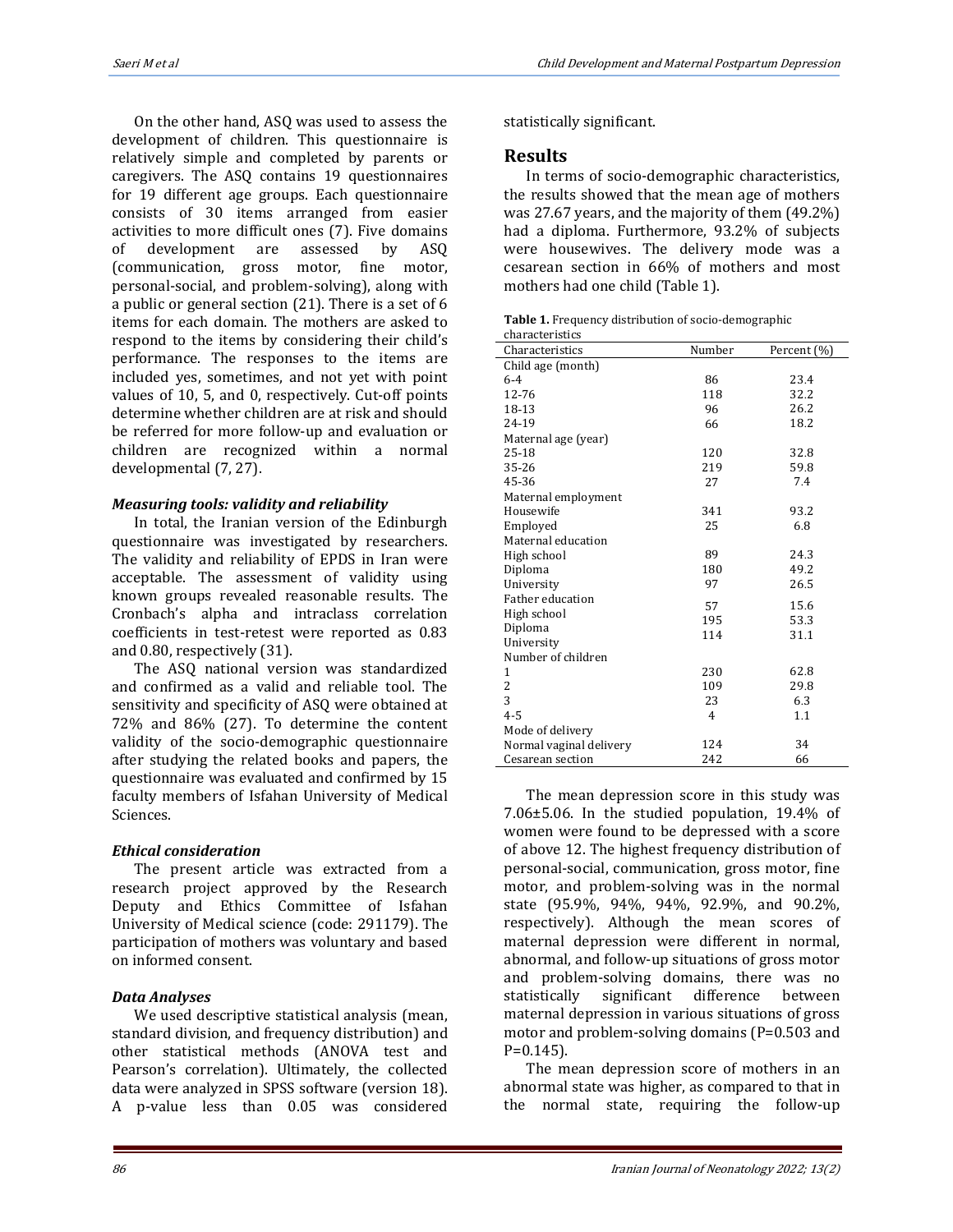| Dimension of child<br>development | Situation | Mean and standard division of<br>maternal depression score | ANOVA test | P-value |
|-----------------------------------|-----------|------------------------------------------------------------|------------|---------|
| Communication                     | Abnormal  | $10.66 \pm 3.21$                                           |            |         |
|                                   | Follow-up | $9.21 \pm 6.5$                                             | 3.85       | 0.03    |
|                                   | Normal    | $7.63 \pm 4.96$                                            |            |         |
| Gross motor                       | Abnormal  | $5\pm1$                                                    |            |         |
|                                   | Follow-up | $8.57 \pm 4.8$                                             | 6.87       | 0.503   |
|                                   | Normal    | $7.77 \pm 5.09$                                            |            |         |
| Fine motor                        | Abnormal  | 10.75±4.99                                                 |            |         |
|                                   | Follow-up | $9.54 \pm 5.28$                                            | 4.15       | 0.016   |
|                                   | Normal    | $7.64 \pm 5.03$                                            |            |         |
| Problem solving                   | Abnormal  | $8.45 \pm 6.33$                                            |            |         |
|                                   | Follow-up | $9.64 \pm 4.9$                                             | 1.94       | 0.145   |
|                                   | Normal    | $7.62 \pm 5.09$                                            |            |         |
| Personal-social                   | Abnormal  | $13+3.82$                                                  |            |         |
|                                   | Follow-up | $10.63 \pm 6.96$                                           | 4.07       | 0.018   |
|                                   | Normal    | 7.64±4.96                                                  |            |         |

**Table 2.** Maternal depression score according to dimension and situation of child development

**Table 3.** Pearson's correlation between maternal depression score and dimension of child development

|                                | Maternal depression score |                 |  |
|--------------------------------|---------------------------|-----------------|--|
| Dimension of child development | Pearson correlation       | Sig. (2-tailed) |  |
| Communication                  | $-0.177$                  | 0.001           |  |
| Gross motor                    | $-0.065$                  | 0.216           |  |
| Fine motor                     | $-0.182$                  | 0.001           |  |
| Problem solving                | $-0.109$                  | 0.037           |  |
| Personal-social                | $-0.189$                  | 0.001           |  |

situations in communication, fine motor, and personal-social domains. Moreover, the ANOVA test showed a statistically significant difference between the maternal depression score in normal and abnormal states, as well as a need for followup conditions in the three domains (P=0.03, P=0.016, and P=0.018) (Table 2). Furthermore, Pearson test results demonstrated a significant relationship between the depression score and the state of development in communication, fine motor, and personal-social domains (-177, -182, - 189) (Table 3).

# **Discussion**

In general, the results of the current research pointed out that maternal postpartum depression was not related to the domains of gross motor and child problem-solving; nonetheless, maternal depression was associated with the domains of communication, fine motor, and personal-social.

The mother's sensitivity to child behavior is the center of communication and interaction between mother and child, as well as the development of the emotional and social dimensions of the child. The inability to control maternal emotions and insensitivity of mothers can increase the crying of the child, reduce maternal duties, and consequently, weaken the regulation of emotions, reduce motivation, destroy the learning of social behavior, and impair child development. Furthermore, depressed mothers revealed slower responses to child vocalizations, as compared to non-depressed ones (32). In addition, the establishment of communication, telling stories, and playing with the child were less frequently observed in depressed mothers (33).

In a review study, Porto et al. (2016) assessed mechanisms through which depression affects child development during the first year of life. They showed that maternal depression was related to atypical emotions (34). The researchers have pointed to the effect of maternal depression on the social development of the child (33). Stein et al. (2014) conducted a study to investigate the correlation between perinatal mental disorders and the development of children. The findings of the stated study pointed out that the children of depressed mothers obtained the lowest score in cognitive and social domains, as compared to the control group (35).

In the same context, Besse et al. (2021) pointed out that the children of depressed mothers had poorer communication and social development, in comparison with those with nondepressed mothers (36). Liu et al. (2017) also demonstrated that mothers' depression symptoms were associated with lower cognitive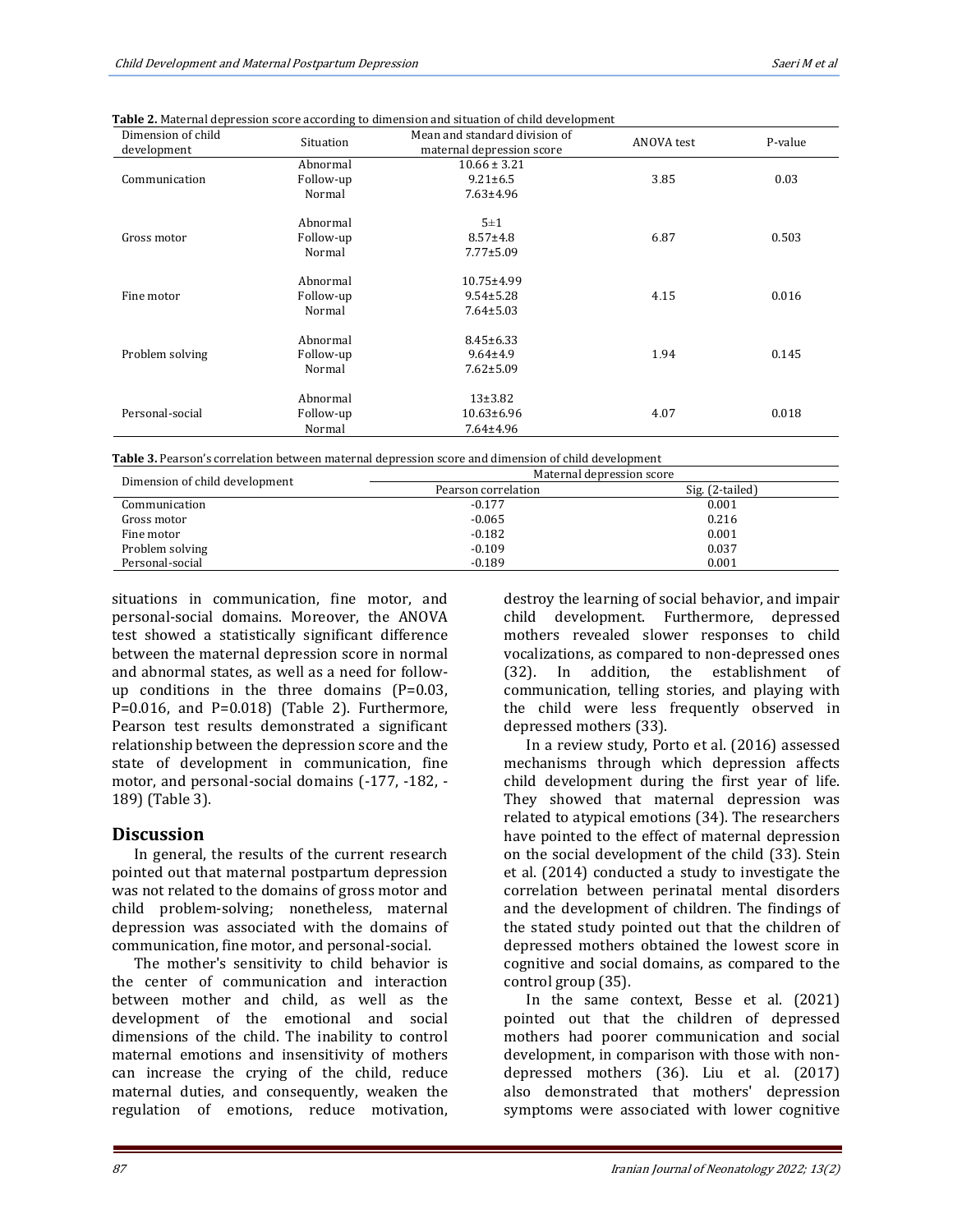scores in children aged 56 months and less. In the current study, by controlling confounding variables, it was indicated that the mean cognitive score was lower in children 6-8 weeks postpartum whose mothers obtained a high score of postpartum depression, as compared to that in children with non-depressed mothers (17).

The results of some studies on the direct effect of postpartum depression on all children are different and even controversial. Vameghi et al. (2015) suggested that apart from maternal depression, the socioeconomic status of the family is effective in the development of children aged 6-18 months (37). The findings of another study on one-year-old children in Iran indicated no significant relationship between maternal depression and the range of the gross motor. In the referred study, the socioeconomic status of the family was shown as the effective factor so that the prevalence of the disorder in the gross motor was higher in families with lower socioeconomic status (38).

Furthermore, according to some researchers, prenatal depression is more prevalent in mothers and the most predictor of postpartum depression. Therefore, what we regard as the negative impacts of postpartum depression on the development of children are in fact the additional effects resulting from previous or chronic depression in mothers, and postpartum depression does not affect the cognitive, motion, and psychological development of children (27), or its undesirable effect is negligible (28, 39).

Moreover, researchers mentioned that postpartum depression is not a direct and significant factor in the developmental disorders of children. Nevertheless, the following mediating variables can be also effective: maternal, genetic, and hereditary factors, physical problems of the child (27), child's gender, interactions, and communication between mother and child (28, 40), quality of the family atmosphere and health, social and economic support, as well as the presence of chronic prenatal depression or repeated recurrence (41,42). It should be noted that the relationship between maternal depression and the development of the child may be a two-way relationship. Therefore, an integrated approach to improving the development of children may include programs considering the parent-child relationship, maternal depression, as well as child's health and nutrition (43). Tsivos (2015) believes that intervention in postpartum depression, apart from enhancing the quality of

the mother-infant relationship, can improve the development of babies (44).

#### *Limitations*

Although the relationship between depression and some domains of development of children was indicated in this research, the limitations of this study should be also considered. Among the notable limitations, we can refer to the following: the information from mothers for the diagnosis of depression or developmental disorders of children was obtained using a self-reporting method and not based on a clinical evaluation. In this respect, Corastein mentioned that depressed women may have a more negative perception of their children's behavior and report more problems with their children (27). Secondly, a cross-sectional study design was used in this study. Therefore, the lack of evaluation of changes in depression scores in different periods and lack of control over confounding variables, such as economic and maternal social support, are other limitations of this study that would require further research.

# **Conclusion**

It seems that health care providers should consider the postpartum depression of mothers in order to maintain and improve child development. The provision of adequate information regarding children's development can improve the quality of care for the children whose mothers suffer from postpartum depression. Consequently, it is recommended to assess the development of children with depressed mothers.

# **Acknowledgments**

The researchers of this study thank all the women who participated in this project and the staff of health care centers.

# **Conflicts of interest**

There are no conflicts of interest.

# **References**

- 1. [Haartsen](https://www.sciencedirect.com/science/article/pii/S2352154616301164#!) R, [Jones](https://www.sciencedirect.com/science/article/pii/S2352154616301164#!) E JH, [Johnson](https://www.sciencedirect.com/science/article/pii/S2352154616301164#!) M H, Human brain development over the early years. Curr Opin Behav. 2016;10:149–154.
- 2. Gertler P, Heckman J, Pinto R, Zanolini A, Vermeersch C, Walker S, et al. Labor market returns to an early childhood stimulation intervention in Jamaica. Science (New York, N.Y.) 2014; 344(6187):998-1001.
- 3. Roia A, Paviotti E, Ferluga V, Montico M, Monasta L, Ronfani L, et al. Promoting effective child development practices in the first year of life: does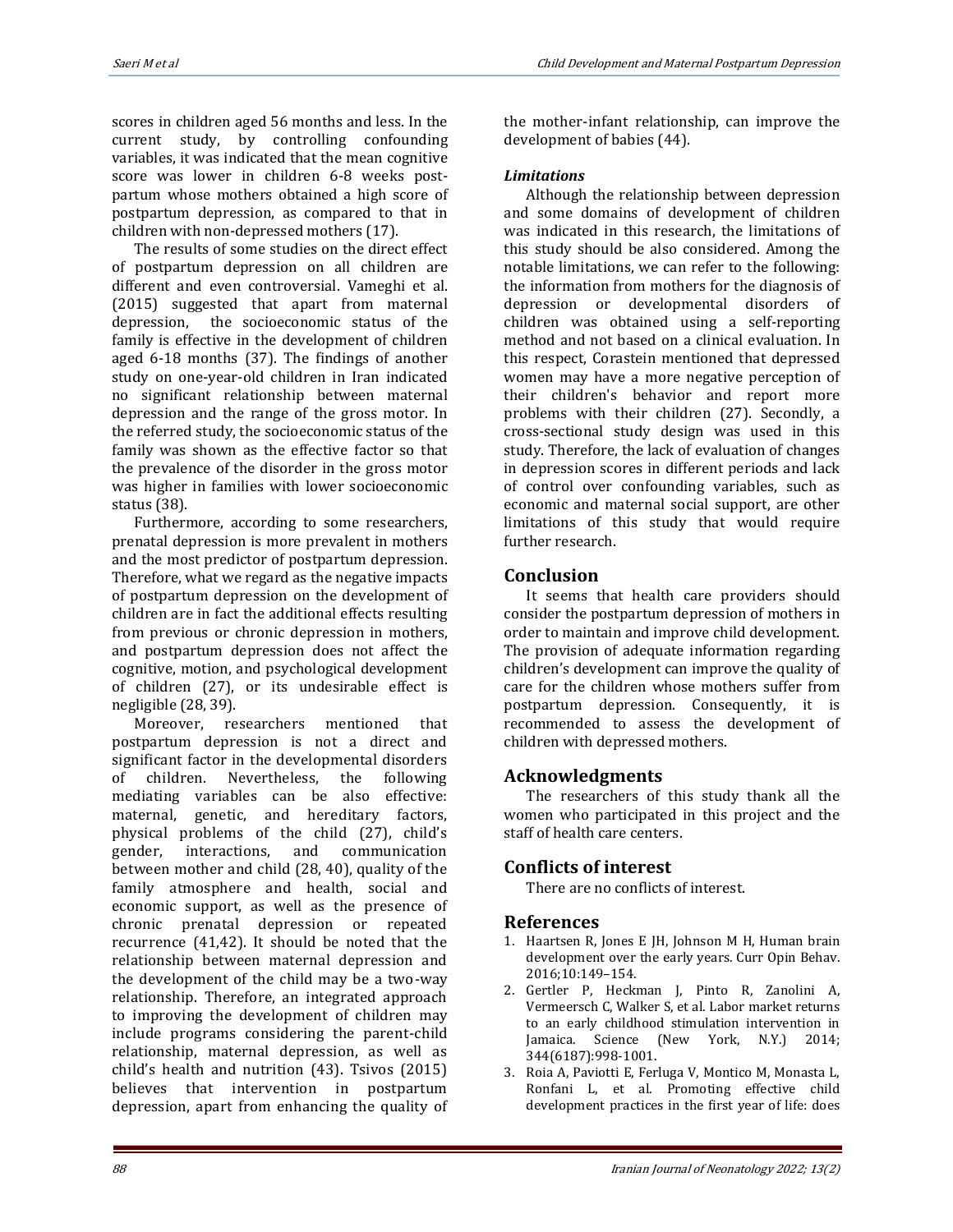timing make a difference? BMC Pediatrics. 2014; 14:222-22.

- 4. Ertem IO, Krishnamurthy V, Mulaudzi MC, Sguassero Y, Balta H, Gulumser O, et al. Similarities and differences in child development from birth to age 3 years by sex and across four countries: a crosssectional, observational study. Lancet Glob Health. 2018;6(3):e279-e91.
- 5. Sharda M, Foster NE, Hyde KL. Imaging Brain Development: Benefiting from Individual Variability. J Exp Neurosci. 2015;9(Suppl 1):11-8.
- 6. Lokuketagoda B U W P, Thalagala N, Fonseka PTran T. Early Development Standards for Children Aged 2 to 12 Months in a Low-Income Setting. SAGE Open. 2016;6(4): 2158244016673128.
- 7. Quigg TC, Mahajerin A, Sullivan PD, Pradhan K, Bauer NS. Ages and Stages Questionnaires-3 developmental screening of infants and young children with cancer. J Pediatr Oncol Nurs. 2013;30(5):235-41.
- 8. Sinno D, Tamim H, Faytrouni F, Mikati M ACharafeddine L. Factors affecting child development assessed by the Ages and Stages Questionnaire (ASQ) in an Arabic speaking population. Early Hum Dev. 2018;120:61-66.
- 9. Torabi F, Akbari S A, Amiri S, Soleimani FMajd H A. Correlation between high-risk pregnancy and developmental delay in children aged 4-60 months. Libyan J Med. 2012; 7.
- 10. Vameghi R, Amir Ali Akbari S, Sajedi F, Sajjadi HAlavi Majd H. Relation between Social Determinants of Maternal Health and Child Development: A Path Analysis. International Journal of Pediatrics 2018; 6(12), 8643-54.
- 11. Rocha NACF, Dos Santos Silva FP, Dos Santos MM, Dusing SC. Impact of mother-infant interaction on development during the first year of life: A systematic review. J Child Health Care. 2020;24(3):365-385.
- 12. Bernier A, Calkins SD, Bell MA. Longitudinal Associations between the Quality of Mother-Infant Interactions and Brain Development across Infancy. Child Dev. 2016;87(4):1159-74.
- 13. McDonnell CG, Fondren K, Speidel R, Valentino K. Emotion Socialization and Developmental Risk: Interactive Effects of Receptive Language and Maltreatment on Reminiscing. J Child Fam Stud. 2020;29(5):1236-1248.
- 14. Thurman A. Parent-child interaction: how it impacts language and literacy skills; 2017. Graduate Research Papers. 617. Available from https://scholarworks.uni.edu/grp/617.
- 15. Fenning RM, Baker JK. Mother-child interaction and resilience in children with early developmental risk. J Fam Psychol. 2012;26(3):411-20.
- 16. Lees J. The effect of postpartum depression on child cognitive development; 2011. Available from [https://rdw.rowan.edu/etd/24.](https://rdw.rowan.edu/etd/24)
- 17. Liu Y, Kaaya S, Chai J, McCoy D C, Surkan PJ, Black MM, et al. Maternal depressive symptoms and early childhood cognitive development: a meta-analysis.

Psychol Med. 2017;47(4):680-89.

- 18. Murray L, Halligan SCooper P. Effects of postnatal depression on mother–infant interactions and child development, the wiley blackwell handbook of infant development; 2010.
- 19. Aghaii A, Savabi-Esfahani MKheirabadi GR. The Association between Maternal Depression and Lactation Status during the 24 Months after Delivery. Int J Behav Sci. 2015;13(4):581-86.
- 20. Ronda V. The Effect of maternal psychological distress on children's cognitive development. Department of Economics, Johns Hopkins University; 2016.
- 21. Liu X, Yang C, Yang Y, Huang X, Wang Y, Gao Y, Song Q, Wang Y, Zhou H. Maternal depressive symptoms and early childhood development: the role of mother-child interactions among mother-child dyads in rural areas of Central and Western China. Peer J. 2021;9: e11060.
- 22. Mokwena KE. Neglecting maternal depression compromises child health and development outcomes, and violates children's rights in South Africa. Children (Basel). 2021; 8(7):609.
- 23. Sohrabi R, Amir Ali Akbari S, Ahmadi doulabi M, Nasiri M. Relationship of Mothers' Spiritual, Social, and Mental Health and Self-efficacy with Child Development: A Path Analysis. International J Pediatr. 2020;8(9):12117-12129.
- 24. O'Higgins M, Roberts ISJ, Glover V, Taylor A. Mother-child bonding at 1 year; associations with symptoms of postnatal depression and bonding in the first few weeks. Arch Womens Ment Health. 2013;16:381–389.
- 25. Hardin JS, Jones NA, Mize KD, Platt M. Affectionate touch in the context of breastfeeding and maternal depression influences infant neurodevelopmental and temperamental substrates. Neuropsychobiology 2021; 80: 158-175.
- 26. Ali NS, Mahmud S, Khan A, Ali BS. Impact of postpartum anxiety and depression on child's mental development from two peri-urban communities of Karachi, Pakistan: a quasiexperimental study. BMC Psychiatry. 2013;13: 274.
- 27. Abdollahi F, Rezai Abhari FZarghami M. Postpartum depression effect on child health and development. Acta Med Iran. 2017;55(2):109-14.
- 28. Kurstjens SWolke D. Effects of maternal depression on cognitive development of children over the first 7 years of life. J Child Psychol Psychiatry. 2001 42(5):623-36.
- 29. Yaghini O, Kelishadi R, Keikha M, Niknam N, Sadeghi S, Najafpour E, Ghazavi M. Prevalence of developmental delay in apparently normal preschool children in Isfahan, Central Iran. Iran J Child Neurol. 2015;9(3):17-23.
- 30. Noone PA. The Holmes-Rahe Stress Inventory. Occup Med, 2017; 67(7):581-582.
- 31. Mazhari SNakhaee N. Validation of the edinburgh postnatal depression scale in an iranian sample. Arch Womens Men Health. 2007;10(6):293-7.
- 32. Lam-Cassettari C, Kohlhoff J. Effect of maternal